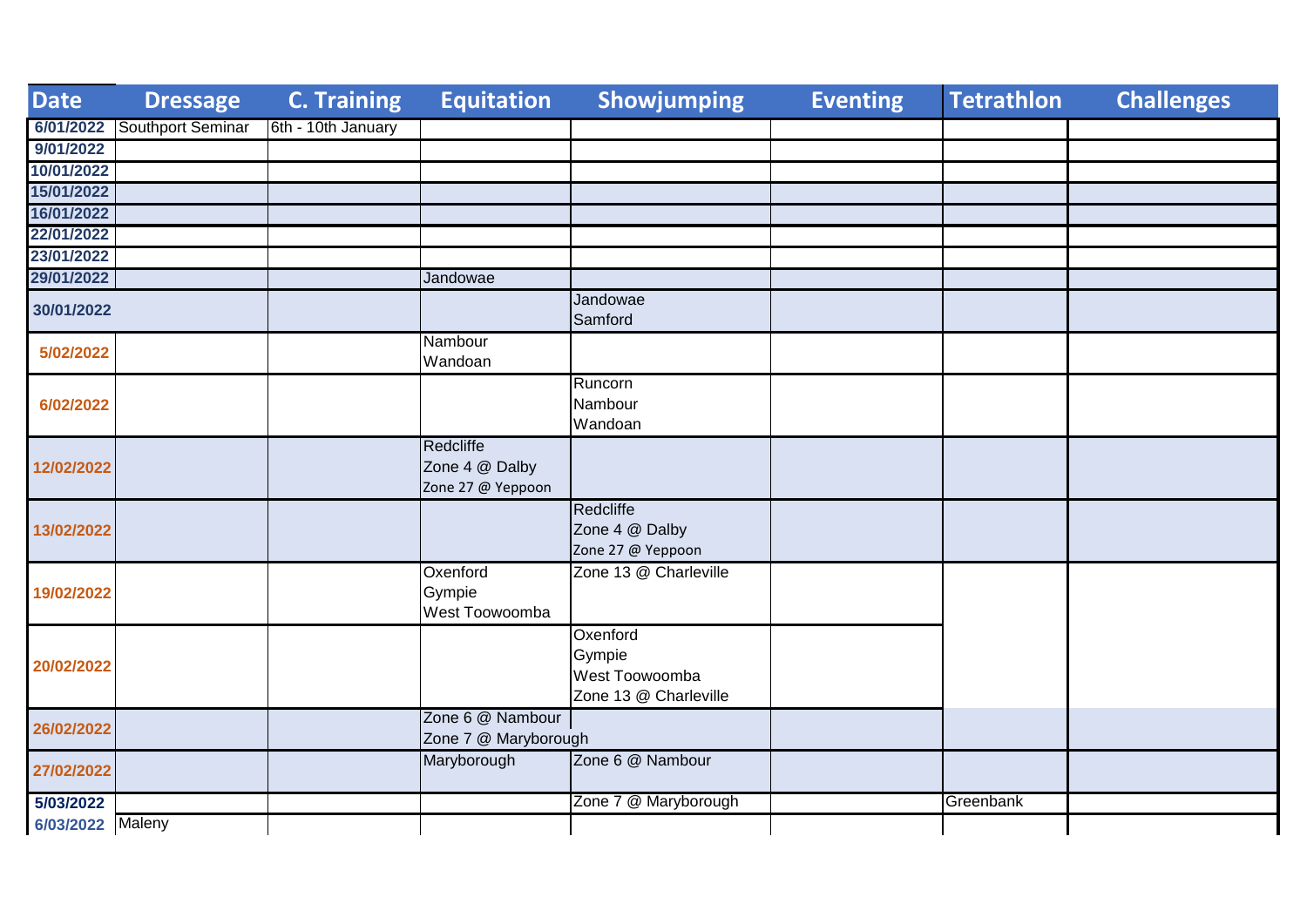| <b>Date</b> | <b>Dressage</b>                            | <b>C. Training</b>                 | <b>Equitation</b>           | Showjumping                                                                | <b>Eventing</b>  | <b>Tetrathlon</b> | <b>Challenges</b> |
|-------------|--------------------------------------------|------------------------------------|-----------------------------|----------------------------------------------------------------------------|------------------|-------------------|-------------------|
| 12/03/2022  |                                            | Zone 7 @ Maryborough               | Tamborine<br>Glasshouse     |                                                                            |                  |                   |                   |
| 13/03/2022  |                                            | Maryborough                        |                             | <b>Tamborine</b><br>Glasshouse                                             |                  |                   |                   |
| 19/03/2022  | Zone 1 @ Runcorn                           |                                    |                             |                                                                            |                  |                   |                   |
| 20/03/2022  |                                            | <b>Buderim</b><br>Zone 1 @ Runcorn |                             | Mudgeeraba                                                                 |                  |                   |                   |
| 26/03/2022  |                                            | Redcliffe                          | <b>Pioneer River Valley</b> |                                                                            |                  |                   |                   |
| 27/03/2022  | Redcliffe                                  |                                    |                             | <b>Pioneer River Valley</b>                                                |                  |                   |                   |
| 2/04/2022   | <b>Tewantin Noosa</b><br>Zone 7            |                                    |                             |                                                                            |                  |                   |                   |
| 3/04/2022   |                                            | <b>Tewantin Noosa</b>              |                             | Hendra                                                                     |                  |                   |                   |
| 8-10/04/22  |                                            |                                    |                             | State Jumping Equitation and Showjumping Championships @ Dalby Showgrounds |                  |                   |                   |
| 9/04/2022   |                                            |                                    |                             |                                                                            |                  |                   |                   |
| 10/04/2022  |                                            |                                    |                             |                                                                            |                  |                   |                   |
| 15/04/2022  | <b>Good Friday/Alligator Ck</b>            |                                    |                             |                                                                            |                  |                   |                   |
| 16/04/2022  | <b>Easter Saturday</b>                     | <b>Alligator Creek</b>             |                             |                                                                            |                  |                   |                   |
| 17/04/2022  | <b>Beaudesert</b><br><b>Easter Sunday</b>  | <b>Beaudesert</b>                  |                             |                                                                            |                  |                   |                   |
| 18/04/2022  | <b>Easter Monday</b>                       |                                    |                             |                                                                            |                  |                   |                   |
| 23/04/2022  | Zone 26 @ Burpengary<br><b>Black River</b> |                                    |                             |                                                                            |                  |                   |                   |
| 24/04/202   | Maryborough                                | <b>Black River</b>                 |                             |                                                                            | <b>Tamborine</b> |                   |                   |
| 25/04/202   | Anzac day                                  |                                    |                             |                                                                            |                  |                   |                   |
| 30/04/2022  | Southport<br>Zone 27                       |                                    |                             |                                                                            | Zone 7           |                   |                   |
| 1/05/2022   | <b>Maleny Cancelled</b>                    | Southport<br>Zone 27               | Southport                   |                                                                            | Zone 7           |                   |                   |
| 2/05/2022   | <b>Labour Day</b>                          |                                    |                             | Southport                                                                  |                  |                   |                   |
|             | 7/05/2022 Zone 6 @ Pomona                  |                                    |                             |                                                                            | North Mackay     |                   |                   |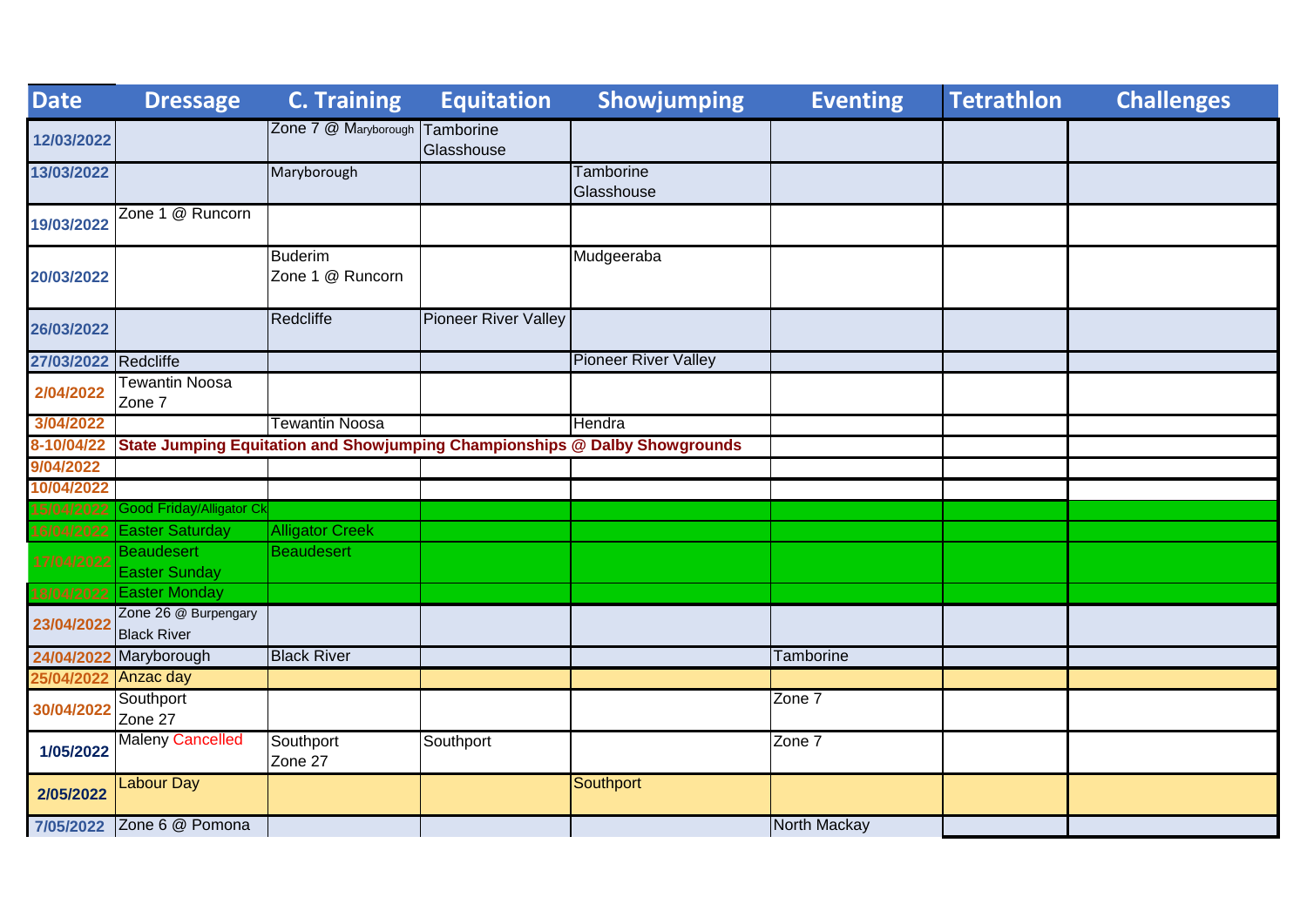| Date                 | <b>Dressage</b>         | <b>C. Training</b>     | <b>Equitation</b>        | Showjumping                                                                     | <b>Eventing</b>    | <b>Tetrathlon</b> | <b>Challenges</b>                              |
|----------------------|-------------------------|------------------------|--------------------------|---------------------------------------------------------------------------------|--------------------|-------------------|------------------------------------------------|
| 8/05/2022            | <b>Wynnum Cancelled</b> | Zone 6 @ Pomona        |                          |                                                                                 | North Mackay       |                   |                                                |
|                      | Zone 4 Postponed        | Zone 4 Postponed       |                          |                                                                                 |                    |                   |                                                |
| 14/05/2022 Sarina    |                         |                        |                          |                                                                                 |                    |                   |                                                |
|                      | <b>Crompton Park</b>    |                        |                          |                                                                                 |                    |                   |                                                |
|                      | Zone 2 @ Mudgeeraba     | Zone 2 @ Mudgeeraba    |                          |                                                                                 |                    |                   |                                                |
| 15/05/2022           | West toowoomba          | West Toowoomba         |                          |                                                                                 |                    |                   |                                                |
|                      |                         | Sarina                 |                          |                                                                                 |                    |                   |                                                |
|                      |                         | <b>Crompton Park</b>   |                          |                                                                                 |                    |                   |                                                |
| 21/05/2022 Moggill   |                         | Moggill                | <b>NSW State C'ships</b> |                                                                                 |                    |                   |                                                |
| 22/05/2022           | Zone 3/Rosewood         |                        | Tallebudgera             | Tallebudgera                                                                    |                    |                   |                                                |
|                      |                         |                        | <b>NSW State C'ships</b> |                                                                                 |                    |                   |                                                |
| 28/05/2022           |                         |                        | Ayr                      |                                                                                 |                    |                   |                                                |
| 29/05/2022 Greenbank |                         | Greenbank              |                          |                                                                                 |                    |                   |                                                |
| 4/06/2022            | Zone 4 @ Toowoomba      | Zone 4 @ Toowoomba     |                          |                                                                                 | Gympie (Cancelled) |                   |                                                |
|                      |                         | <b>Charters Towers</b> |                          |                                                                                 |                    |                   |                                                |
| 5/06/2022            | Jandowae                | Jandowae               |                          |                                                                                 | Gympie (Cancelled) |                   |                                                |
| 11/06/2022           |                         |                        |                          | <b>Black River</b>                                                              |                    |                   |                                                |
|                      |                         |                        |                          |                                                                                 |                    |                   |                                                |
| 12/06/2022           |                         | Tallebudgera           | Tallebudgera             |                                                                                 |                    |                   |                                                |
| 18/06/2022           |                         |                        |                          |                                                                                 |                    |                   |                                                |
| 19/06/2022           |                         |                        |                          | Nerang                                                                          |                    |                   |                                                |
| 25/06/2022           |                         |                        |                          |                                                                                 |                    |                   |                                                |
| 26/06/2022           |                         |                        |                          |                                                                                 |                    |                   |                                                |
| 5/07/2022            |                         |                        |                          | State Dressage, Combined Training and Horse Trials @ Maryorough Equestrian Park |                    |                   |                                                |
| 9/07/2022            |                         |                        |                          | <b>NSW Showjumping C'ships</b>                                                  |                    |                   |                                                |
|                      |                         |                        |                          | <b>Albany Creek</b>                                                             |                    |                   |                                                |
| 10/07/2022           |                         |                        |                          | Park Ridge                                                                      |                    |                   |                                                |
|                      |                         |                        |                          | <b>NSW Showjumping C'ships</b>                                                  |                    |                   |                                                |
| 16/07/2022           |                         |                        | Greenbank                | <b>Dalby</b>                                                                    |                    |                   |                                                |
| 17/07/2022           |                         |                        |                          | Greenbank                                                                       |                    |                   | <b>Sporting Teams Challenge</b><br>@ Hendra PC |
| 23/07/2022           |                         |                        | Zone 2                   |                                                                                 |                    |                   |                                                |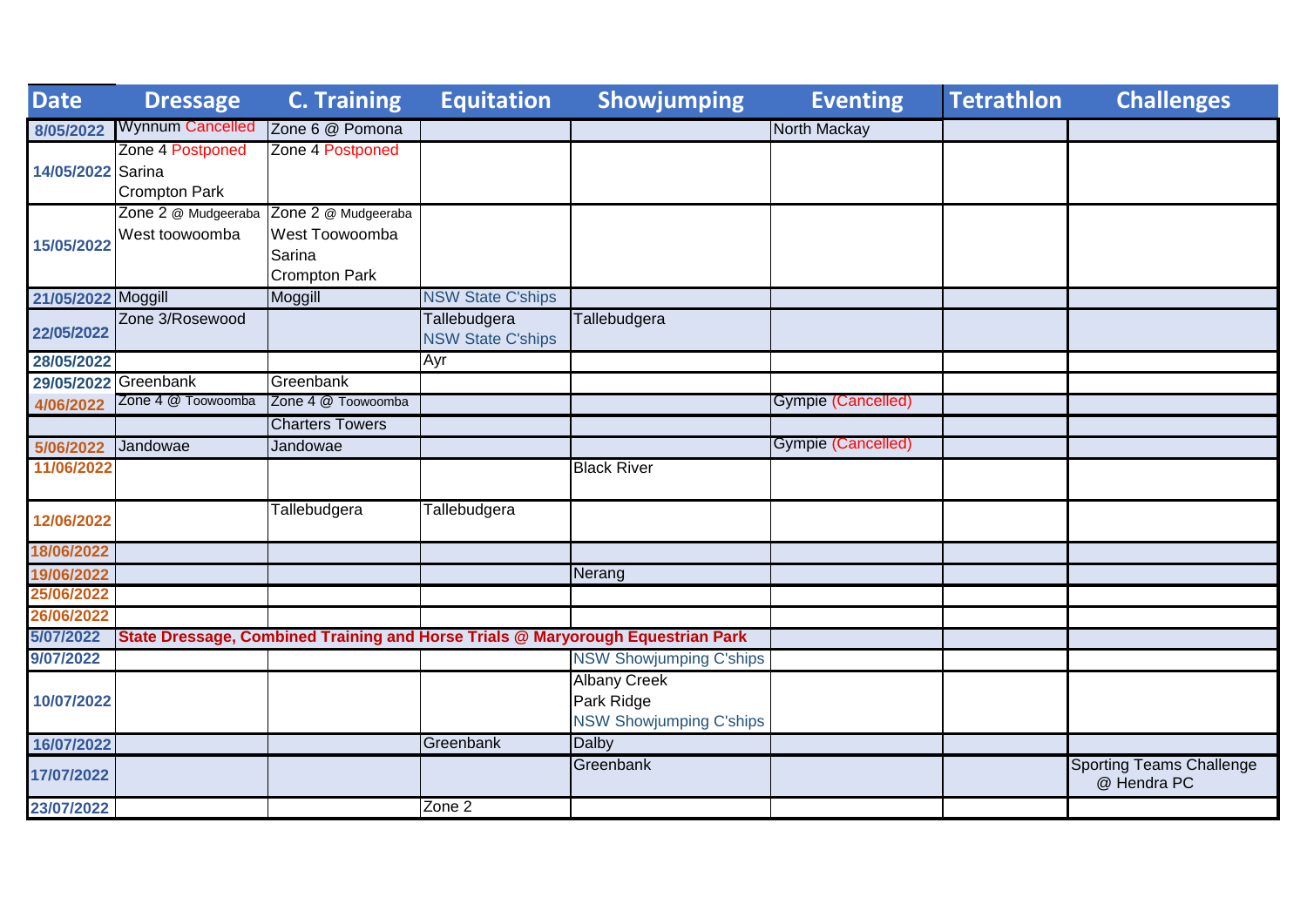| <b>Date</b>            | <b>Dressage</b>        | <b>C. Training</b>          | <b>Equitation</b>    | Showjumping                                                                                                                       | <b>Eventing</b>       | <b>Tetrathlon</b> | <b>Challenges</b>               |
|------------------------|------------------------|-----------------------------|----------------------|-----------------------------------------------------------------------------------------------------------------------------------|-----------------------|-------------------|---------------------------------|
| 24/07/2022             |                        |                             |                      | Zone 2                                                                                                                            |                       |                   |                                 |
| 30/07/2022             |                        |                             |                      | Gatton                                                                                                                            |                       |                   |                                 |
| 31/07/2022             | Nerang                 | Nerang<br><b>Brookfield</b> |                      |                                                                                                                                   |                       |                   |                                 |
| 6/08/2022              | Burpengary             |                             |                      |                                                                                                                                   |                       |                   |                                 |
| 7/08/2022              |                        | <b>Burpengary</b>           |                      |                                                                                                                                   |                       |                   |                                 |
| 13/08/2022             | <b>NSW C'ships</b>     |                             |                      | Bundaberg<br><b>Alligator Creek</b>                                                                                               |                       |                   |                                 |
|                        | 14/08/2022 NSW C'ships | Freshwater                  | Bundaberg            | Aitken's @ Runcorn                                                                                                                |                       |                   |                                 |
| 20/08/2022             |                        | <b>Pine Rivers</b>          |                      |                                                                                                                                   |                       |                   |                                 |
| 21/08/2022 Pine Rivers |                        |                             |                      |                                                                                                                                   | Greenbank             |                   |                                 |
| 27/08/2022             |                        |                             |                      |                                                                                                                                   | Redcliffe             |                   |                                 |
| 28/08/2022             |                        |                             |                      |                                                                                                                                   | Redcliffe             |                   |                                 |
| 3/09/2022              |                        |                             |                      |                                                                                                                                   |                       |                   |                                 |
| 4/09/2022              |                        |                             |                      | Moggill<br>Maroochy                                                                                                               |                       |                   |                                 |
| 10/09/2022             |                        |                             | Zone 11@ Black River |                                                                                                                                   |                       |                   |                                 |
| 11/09/2022             |                        |                             |                      |                                                                                                                                   | Zone 2 @ Tallebudgera |                   |                                 |
| 17/09/2022             | <b>Tewantin Noosa</b>  |                             |                      |                                                                                                                                   |                       |                   |                                 |
| 18/09/2022             |                        | Tewantin Noosa              |                      | Gumdale                                                                                                                           |                       |                   |                                 |
|                        |                        |                             |                      | 21-25/09/22 State Formal Gymkhana, Sporting, Stockman's Challenge, Campdraft and Mounted Games Championships @ Kilcoy Showgrounds |                       |                   |                                 |
| 24/09/2022             |                        |                             |                      |                                                                                                                                   | <b>Hervey Bay</b>     |                   |                                 |
| 25/09/2022             |                        |                             |                      |                                                                                                                                   | <b>Hervey Bay</b>     | West Toowoomba    |                                 |
| 1/10/2022              |                        |                             |                      |                                                                                                                                   |                       |                   |                                 |
| 2/10/2022              |                        |                             |                      |                                                                                                                                   |                       |                   |                                 |
| 3/10/2022              | <b>Queens Birthday</b> |                             |                      |                                                                                                                                   |                       |                   |                                 |
| 8/10/2022              |                        |                             | Sarina               |                                                                                                                                   |                       | Mudgeeraba        |                                 |
| 9/10/2022              |                        |                             |                      | Redcliffe<br>Sarina                                                                                                               |                       |                   |                                 |
| 15/10/2022             |                        |                             |                      |                                                                                                                                   |                       |                   | <b>Teams Dressage Challenge</b> |